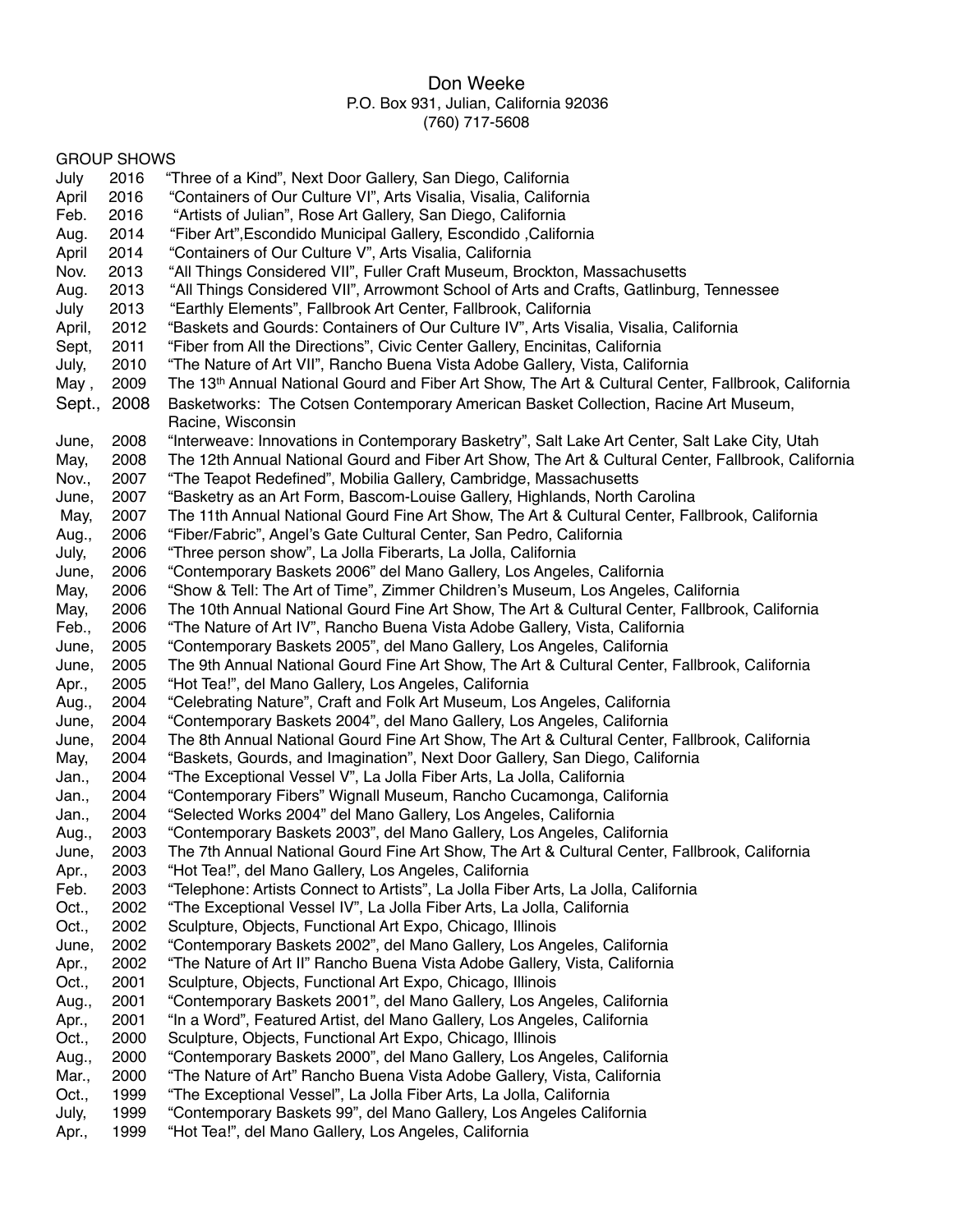Aug., 1998 "Contemporary Baskets '98'.' del Mano Gallery, Los Angeles, California GROUP SHOWS (continued)

Sept., 1997 "Contemporary Baskets '97" del Mano Gallery, Los Angeles, California Sept., 1996 "Planetary Art", Santa Ysabel Gallery, Santa Ysabel, California Aug., 1995 "Contemporary Baskets '95", del Mano Gallery, Los Angeles, California Dec., 1994 "Men Making Baskets", Banaker Gallery, San Francisco, California July, 1994 "Three of a Kind", Ann Reilly Gallery, La Jolla, California July, 1993 Two Person Show, Santa Ysabel Art Gallery, Santa Ysabel, California Nov. 1992 "10th Annual Craft Show Invitational", Tubac Center for the Arts, Tubac, Arizona Aug., 1991 "Basketry Spectrum", Rome Art Center, Rome, New York July, 1991 "Focus: American Basketry", Banaker Gallery, Walnut Creek, California July, 1991 Window Display (solo), Tiffany's Jewelers, Beverly Hills, California July, 1991 "Gourd Vessels", Kirmeyer School of Fiber, San Jose, California July, 1991 "Connecting Threads Through Basketry", Convergence '90, San Jose, California June, 1990 "Focus: American Basketry", Banaker Gallery, Walnut Creek, California Nov., 1989 "The Fiber Vessel", Palos Verdes Art Center, Rancho Palos Verdes, California June, 1989 "Clay, Fiber, & Metal", del Mano Gallery, Los Angeles, California May, 1989 "Focus: American Basketry", Banaker Gallery, Walnut Creek, California June, 1988 "Basketry '88/ Evolution Into Sculpture", Wita Gardiner Gallery, San Diego, California June, 1988 "Focus: American Basketry", Katie Gingrass Gallery, Milwaukee, Wisconsin Sept., 1987 "From Ancient Roots: Contemporary Basketry", Oregon School of Arts & Crafts, Portland, Oregon Aug., 1987 "Instructors Show", Appalachian Center for Crafts, Smithville, Tennessee Aug., 1986 "Basketry Visions", Rome Art Center, Rome, New York July, 1986 "Contemporary Basketry", Telluride Gallery, Telluride, Colorado June, 1986 "The Basket: Form & Function", International Gallery, San Diego, California Oct., 1985 "Basketry Now", University of Wisconsin-Green Bay, Green Bay, Wisconsin Aug., 1985 "Within and Beyond the Basket", Pacific Basin School of Textile Arts, Berkeley, California Aug., 1984 "The Modern Basket: At the Edge", Visual Arts Center of Alaska, Anchorage, Alaska July, 1984 "American Basket Forms", Brookfield Craft Center, Brookfield, Connecticut

# June, 1984 "The New Basket: Vessel for the Future", Brainerd Art Gallery, Potsdam, New York

#### JURIED ART FESTIVALS

La Jolla Festival of the Arts, La Jolla, California, 2008, 2013 Southwest Arts Festival, Indio, California, 2007, 2008, 2009, 2010 (best of show), 2011 - 13 Scottsdale Arts Festival, Scottsdale, Arizona - 1980, 1985 - 1988, 1992, 1995-1998, 2001-2003, 2007, 2010,2011,2013 Mammoth Lakes Art Festival, Mammoth Lakes, California - 2004 -2006, 2008, 2010 Malibu Arts Festival, Malibu, California - 2000 - 2007 Art in the Park, Boulder City, Nevada - 2000 - 2003 Pacific Northwest Art Fair, Bellevue, Washington - 1998, 1999 Sedona Art Festival, Sedona, Arizona - 1997, 1998,2012 International Gourd Festival, Fallbrook, California - 1997 - 2002 Mill Valley Fall Arts Festival, Mill Valley, California - 1980, 1982, 1998, 1999 Kings Mountain Arts Festival, Woodside, California - 1984 - 1997 La Quinta Art Festival, La Quinta, California - 1986, 1992, 1996 Affaire In The Gardens, Beverly Hills, California - 1979-1996, 2010

#### **COMPETITIONS**

| Aua |      | 1985 The Basketry Link, Mendecino Art Center, Mendecino, California                  |
|-----|------|--------------------------------------------------------------------------------------|
| Apr |      | 1982 The Cedar City 41st Annual Art Exhibit, S. Utah State College, Cedar City, Utah |
| Mar |      | 1982 "Currents '82", Middle State University, Murfreesboro, Tennessee                |
| Nov | 1981 | "Basketworks", John Michael Kohler Art Center, Sheboygan, Wisconsin                  |
| Oct | 1981 | "Access to the Arts Fiber National", Jamestown, New York                             |